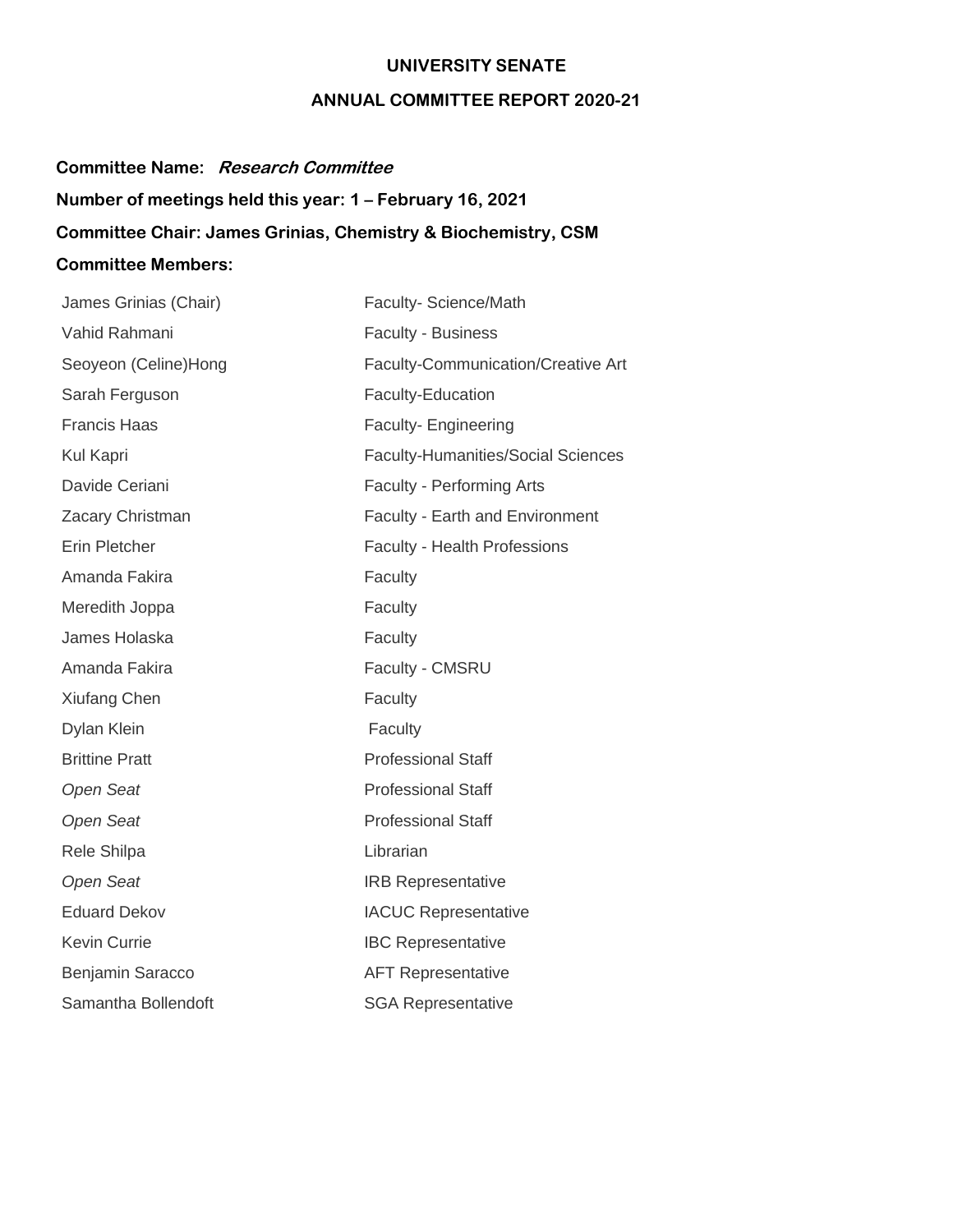## **Purpose of/Charge to Committee:**

**The research committee monitors research and research services on campus to identify and address issues of research interest. The committee makes recommendations for (I) promoting research and research awareness on campus; (II) meeting resource needs for research; and (III) establishing policies to ensure that research related issues on campus are addressed appropriately. The committee solicits, compiles and disseminates input from the campus community to ensure that the faculty, staff, students, and administration are aware of current research efforts, resources, and challenges.**

## **Summary of Activities this Year:**

**The early part of the committee year related to establishing policies for a successful "Return to Research" plan following campus closures related to COVID-19. This plan ensured a safe working environment for researchers on all campuses when work restarted in late summer 2020. A number of initiatives have been delayed due to budget shifts related to the pandemic. Future SEED award cycles are contingent upon a decision as to when these grants will once again be made available to the campus community. A potential change in award name and focus has also been discussed: the Rowan University Research Catalyst Program, which will prioritize funding for new projects in the five areas of the University of the Future initiative**

**Outreach has been made to a number of other groups on campus who have overlapping interests related to research endeavors on campus. Previous year recommendations on improving the ability to provide incentives to participants in human subject research studies have been instituted in part through collaboration with IRB and Purchasing. Members of this committee affiliated with Rowan's library system are also leading efforts as part of the "Open Access Research" network across all three campuses. Others are participating in the Graduate School Committee, which is establishing policies and procedures for the new Rowan School of Graduate Studies that will be managing research-based graduate programs. One particular area that affects research endeavors on campus is the determination of appropriate support levels for graduate students, including insurance-related benefits. Finally, the committee is supporting grassroots efforts by senior faculty members related to improving research infrastructure and grant management on campus.**

**The Research Committee also helped with the marketing of the virtual Faculty Research Day in March 2021, which emphasized Rowan's research endeavors related to COVID-19, the Camden community, and DEI initiatives.**

## **SUGGESTIONS & RECOMMENDATIONS**

## **Suggestions:**

- **1. Establish clear guidelines and timeline for submission, review, and budget management of proposed Rowan University Research Catalyst Program.**
- **2. Determine best practices for graduate student funding and insurance policies at peer institutions and leading research institutions and devise plans for fair and equitable guidelines related to these topics across all graduate programs.**
- **3. Explore future directions for research growth and infrastructure in Camden.**